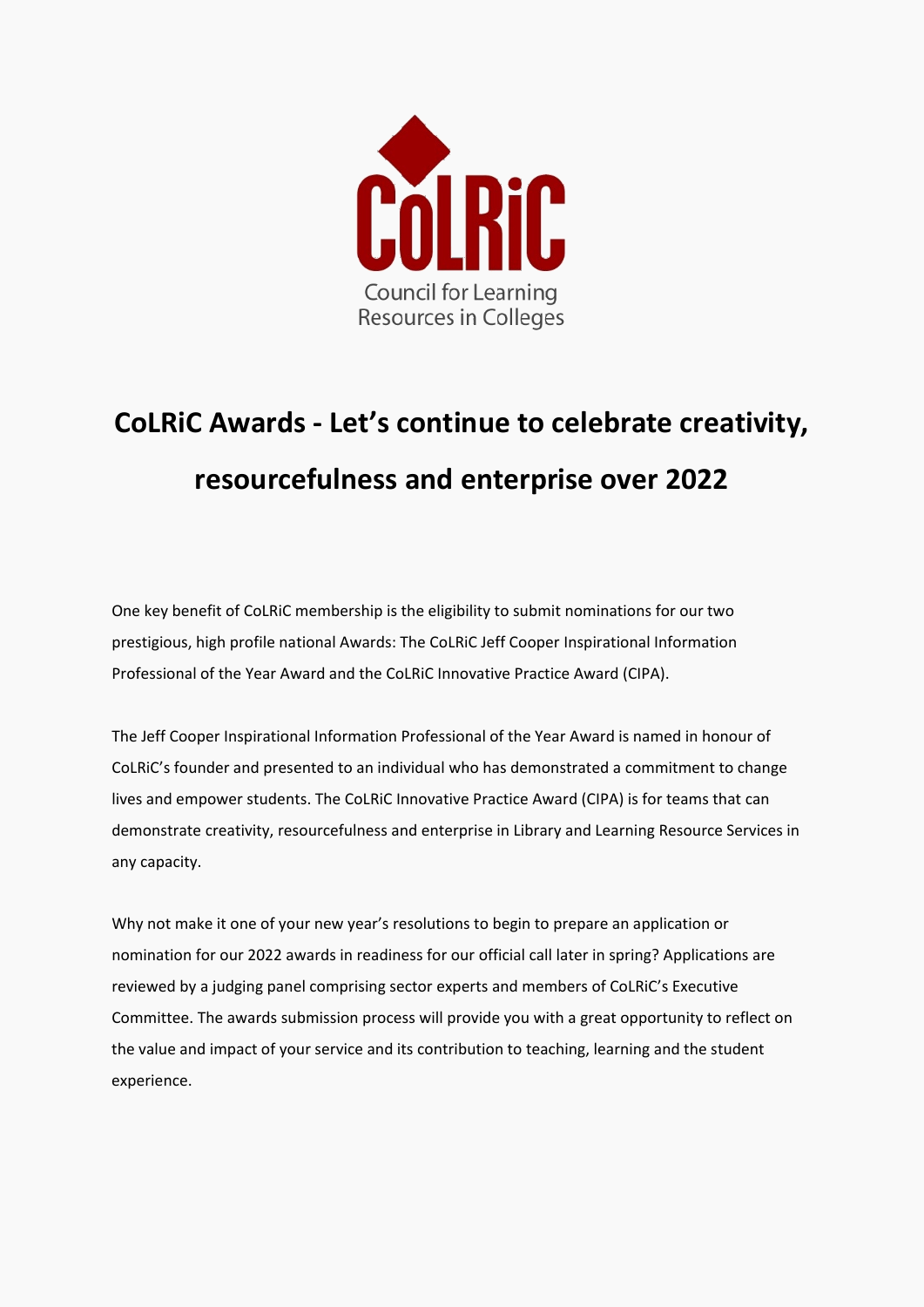and certificates were formally presented to the winners in December before breaking for Christmas. In 2021 we were looking for inspiring and creative contributions and innovative responses to the lockdown, and we ended the year on a celebratory high note, when engraved glass award trophies



## **Inspirational Information Professional**

 Emma Luby, a senior library assistant at Bradford College, was presented with her Inspirational Information Professional trophy by Craig Tupling Vice Principal, Quality and Student Experience. It was brilliant to see colleagues from across the organisation turn up to the event to cheer on Emma and the library team. She is still on cloud nine after returning to work for the spring term. 'Thank you celebrate it with my team who have been so supportive. It has been an amazing opportunity.' so very much for this fantastic award, I am so honoured and proud to have received it and to Library manager Lakshmi Banner, leader of the team who nominated Emma, acknowledged her creativity, enthusiasm, resourcefulness, commitment to staff development, and focus on student achievement during a challenging year.

For further information see[: Inspirational library assistant wins national award](https://www.bradfordcollege.ac.uk/news/inspirational-library-assistant-wins-national-award/)